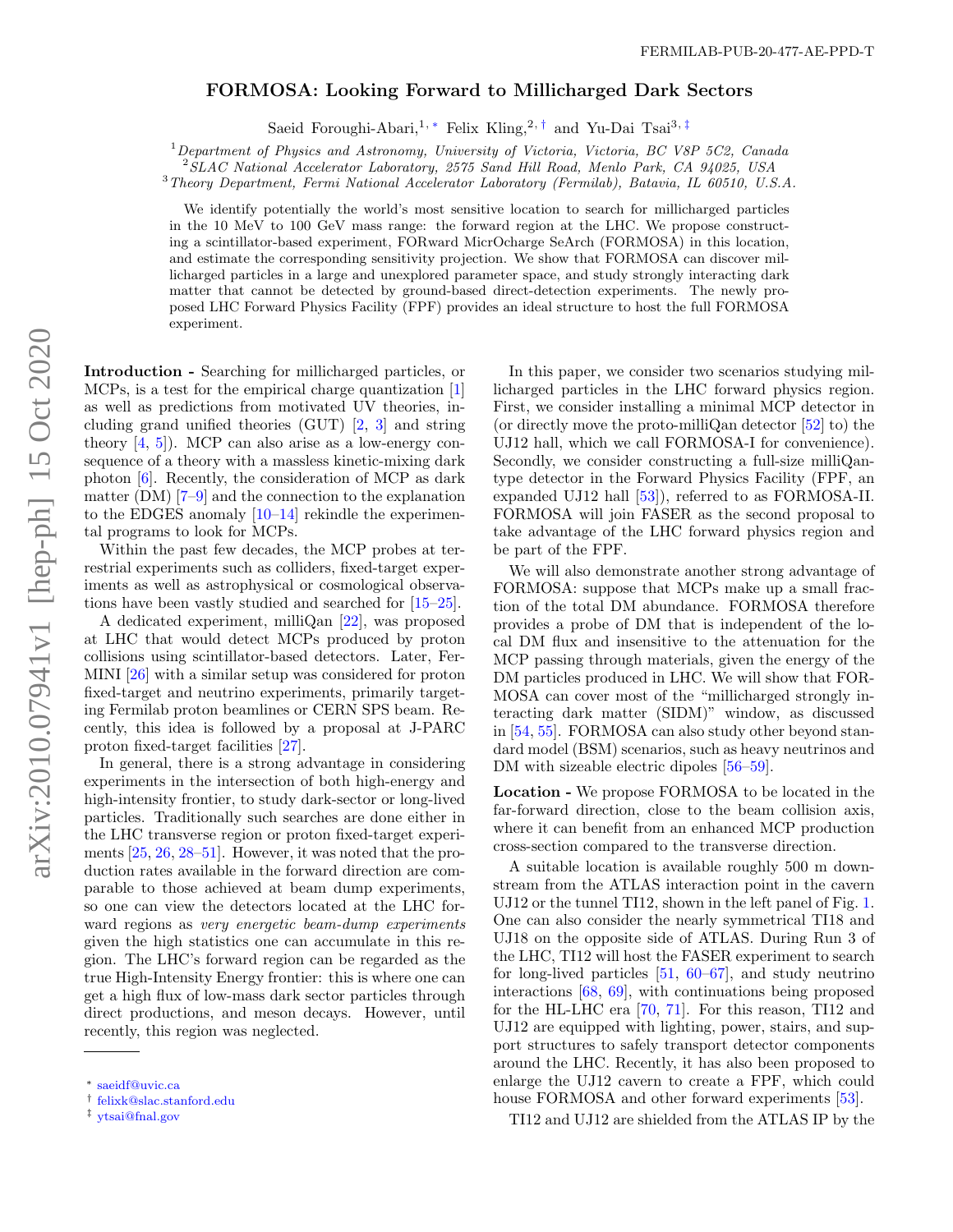forward LHC infrastructure, consisting of magnets and absorbers, as well as 100 m of rock. Particle fluxes and radiation levels have been simulated using FLUKA [\[72\]](#page-7-13) and validated experimentally [\[65,](#page-7-14) [69\]](#page-7-10), indicating that the particle fluxes at this location are sufficiently low.

MCP Production - We study MCP  $\chi$  with electric charge  $Q_{\chi}$ , mass  $m_{\chi}$  and define  $\epsilon \equiv Q_{\chi}/e$ . The small electric charge can come from directly introducing a tiny  $U(1)$  hypercharge to  $\chi$ . It can also be generated by considering a massless dark photon, kinetically mixed with SM, that couples to  $\chi$  and induce the millicharge of  $\chi$  in a convenient basis [\[6,](#page-5-5) [73\]](#page-7-15).

We perform a dedicated Monte Carlo study to estimate the flux of MCP produced at the LHC. The different production channels and their corresponding production cross sections in the forward direction, within  $\theta_{\chi}$  < 1 mrad of the beam collision axis, are summarized in the right panel of Fig. [1.](#page-2-0)

If the MCP is light, it is primarily produced in both pseudoscalar meson decays such as  $\pi^0 \to \gamma \chi \chi$  and vector meson decays such as  $\omega$ ,  $J/\psi$ ,  $\Upsilon \to \chi \chi$ . We generate the spectra of light mesons using EPOS-LHC [\[74\]](#page-7-16). The spectra of the Charmonium and Bottomonium states are simulated using Pythia 8 [\[75\]](#page-7-17), which we have turned to their spectra measured at LHCb [\[76](#page-7-18)[–78\]](#page-7-19). More details on the simulation and validation of forward meson production at the LHC and their decay into MCPs can be found in the supplementary material.

Heavy MCP's are primarily produced in partonic scattering  $qq \to \chi \chi$ . We simulate this Drell-Yan production mode using MadGraph 5 [\[79\]](#page-7-20) and Pythia 8. To ensure that the PDFs are well defined, we require the invariant mass of the MCP pair to be larger than 2 GeV, which leads to a constant MCP production cross sections for  $m_{\chi} < 1$  GeV.

Before proceeding, let us note that particle production rates are enhanced in the forward direction. Feynman scaling arguments tell us that MCP production is approximately flat is rapidity,  $dN/dy \approx \text{const.}$  [\[80\]](#page-7-21). When  $m_{\chi} \ll p_T$ , we can further approximate the rapidity y with the pseudorapidity  $\eta = -\log(\tan(\theta/2))$  and obtain a purely geometric statement  $dN/d\eta \approx$  const.. Let us now compare the flux of MCPs going through a  $1 \text{ m} \times 1 \text{ m}$ area at i) a transverse location (T) similar to milliQan at  $\eta \sim 0$  about 30 m from the beam axis, and ii) a forward location (F) about 500 m downstream and off-set by 2 m from the beam axis, corresponding to  $\eta \sim 6$ . We find  $N_{\rm F}/N_{\rm T} \sim \Delta \eta_F/\Delta \eta_T \times \Delta \phi_{\rm F}/\Delta \phi_{\rm T} \sim 250$ , meaning that the forward particle flux is indeed strongly enhanced.

Detector and Signature - We will consider a minimal detector (FORMOSA-I) and a full MCP detector (FORMOSA-II). For FORMOSA-I we consider a setup similar to the milliQan demonstrator with size  $0.2 \text{ m} \times$  $0.2 \text{ m} \times 4 \text{ m}$ , which consists of 4 layers each containing 16 scintillator bars coupled to a PMT. FORMOSA-II would be a 1 m  $\times$  1 m  $\times$  4 m array consisting of 4 layers of 400 scintillator bars. We consider FORMOSA-I to be located in the UJ12/TI12 hall and 2 meters off-axis, and

we consider FORMOSA-II to be on-axis and located in the proposed FPF (expanded UJ12 hall).

When a MCP particle traverses the detector, photoelectrons (PE) are produced due to the ionization energy deposition directly within each stack of scintillator. The mean rate of energy deposition  $\langle -dE/dx \rangle$  described by Bethe-Bloch equation scales as  $\epsilon^2$  with a typical value of  $\sim 2\epsilon^2$  MeV/cm in a material of density 1 g/cm<sup>3</sup> for a minimum-ionizing charged particle [\[81\]](#page-7-22). The average number of PEs collected with the detection efficiency  $\varepsilon_{\text{det}}$ in a scintillator bar with the density  $\rho_s$  and the length  $L_s$  can be estimated as  $\bar{N}_{\text{PE}} \approx \varepsilon_{\text{det}} \rho_s L_s \times \langle -dE/dx \rangle \times Y_{\gamma}$ , where  $Y_\gamma \sim 1.1 \times 10^4 \text{ MeV}^{-1}$  is the photon yield deposited in the typical plastic scintillators [\[82\]](#page-8-0). In performing calculations of  $\bar{N}_{\text{PE}}$ , we use the mean rate of energy loss formula, given in PDG [\[81\]](#page-7-22), as a function of the MCP's energy. We assume a detection efficiency  $\epsilon \approx 10\%$ , as considered by the milliQan collaboration [\[23\]](#page-6-5).

For FORMOSA, we will search for a quadruple coincidence of hits with  $\bar{N}_{\text{PE}} \geq 1$  within a 20 ns time window. The detection of a millicharged particle requires at least one PE in each stack of the scintillator. Therefore, the probability of observing a MCP in a detector consisting of 4 layers follows the Poisson distribution,  $P_{\text{det}} = (1 - \exp(-\bar{N}_{\text{PE}}))^4$ . Considering the number of MCPs passing through the detector  $N_{\chi}$ , the total number of signal events is  $N_{\chi} \cdot P_{\text{det}}$ .

Background - The potential background sources of an MCP detector at the forward physics region can be classified as beam related and beam unrelated. According to the proto-milliQan study  $[52]$ , in the transverse region, the beam-unrelated background dominates, and it can be controlled by adding an additional layer to the original three-layer millQan design. However, in the forward region at the LHC considered in this paper, we found that the beam-related background could be much more important. The background reduction strategy and the choices of PMT's need to be reconsidered accordingly. We will first review the beam unrelated background and its reduction strategy, and then discuss the beam-related background.

The beam unrelated background of FORMOSA can come from cosmic muons and dark current, and their combined coincident signatures. The cosmic muons interacting with the cavern walls generate a spray of electrons and gamma rays. The produced shower causing a scintillation in the detector is a significant background source for the proto-milliQan detector [\[52\]](#page-7-1). In addition, due to the random emission of thermal electrons from the photo-cathode, dark current pulses can be produced in each PMT. These two sources of detector background lead to the similar signature to MCPs.

Several techniques are developed to reduce these beamunrelated background events, [\[22,](#page-6-1) [23\]](#page-6-5). These strategies can be summarized as requiring multiple-coincidence as a detection signature, implementing a veto of large-PE events, shifting or enlarging the middle detector array (to eliminate coincident low-PE pulses caused by energetic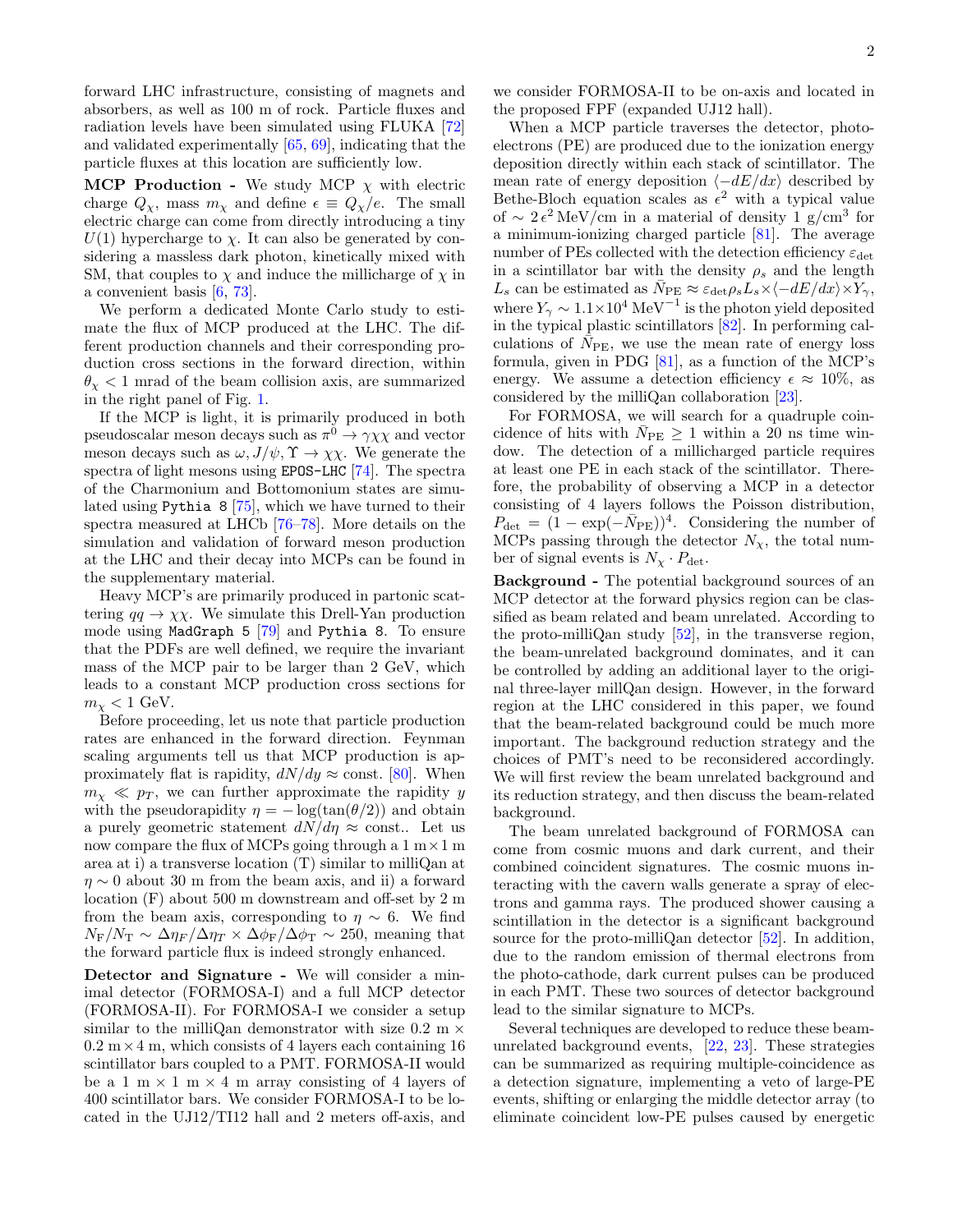

<span id="page-2-0"></span>FIG. 1. Left: The proposed location of FORMOSA in the cavern UJ12 or side tunnel TI12 (blue) close to the beam collision axis (red). The Forward Physics Facility (FPF) extension is shown as a light-blue area. Right: Production cross section of MCP in the forward direction,  $\theta_{\chi} < 1$  mrad, for different production modes and MCP masses.

muons scraping through the surface of the scintillator layers), and considering a dead-time veto of the afterpulses. In addition to scintillator bars, the milliQan prototype design has considered components such as the scintillator panels and four scintillator slabs along the length of the detector for further reduction of backgrounds [\[52\]](#page-7-1). The scintillator panels are used as shields for the bars from the top and sides to reject backgrounds due to cosmic muon showers. The slabs provide time information, shielding from neutron radiation, and help to veto deposits due to beam and cosmic muons passing the bars. As demonstrated by the milliQan collaboration, the beam unrelated background can be reduced to nearly zero with all these background reduction strategies.

Here, we show an analytical estimation of the darkcurrent background rate to demonstrate the strength of the quadruple coincidence requirement. The rate of random coincidence of 4 such dark pulses takes the form of  $R = B<sup>4</sup> \tau<sup>3</sup> \approx 5 \times 10<sup>-13</sup>$  Hz, assuming a typical dark current rate of  $B = 500$  Hz [\[22\]](#page-6-1) and a quadruple-incidence time window of  $\tau = 20$  ns. Accounting for the number of bars in each layer  $N$ , the total dark-current background rate of the detector is  $N \times R$ . Assuming an instantaneous luminosity of  $\sim 10^{35}$  cm<sup>-2</sup>s<sup>-1</sup>, the HL-LHC will deliver 3 ab<sup>−</sup><sup>1</sup> in an approximate trigger live-time of one year. The FORMOSA-II full detector consists of 400 PMTs per stack would have a total dark-current background rate of  $\sim 0.01$  events per year. This rate is greatly suppressed compared to the original milliQan detector with triple coincidence, which is expected to have  $\sim$  300 background events per year [\[23,](#page-6-5) [26\]](#page-6-2). The same conclusion taking into account other beam unrelated background is also shown in [\[83\]](#page-8-1).

A new challenge arises for the dedicated MCP search in for forward physics region, given a large flux of highenergy muons from the beam collisions. For FORMOSA-I, we consider a location inside the cavern UJ12, where a muon rate  $\lesssim 1 \text{ Hz/cm}^2$  can be achieved [\[68\]](#page-7-9) (one can

consider the same muon rate for FORMOSA-II). These energetic muons (and the secondary particles they produce inside the detector) can cause large pulses in the PMT. We will implement online-vetos of large-PE pulses to avoid the readout deadtime and ensure a high signal efficiency.

In addition, afterpulses, which can appear with a delay time of a few  $\mu$ s after the initial pulse, could become sources of background events. These smaller pulses can appear correlated in the  $\tau$  time window. Thus, they may be indistinguishable from the small PE events and cannot be vetoed by the large PE cuts. However, the rate of the afterpulses with a delay time of  $\delta t \gtrsim 10 \mu s$  drops below the dark current rate for most of the PMTs [\[84,](#page-8-2) [85\]](#page-8-3). We can therefore remove the afterpulse background would using a veto: assuming one muon every 100  $\mu$ s for FORMOSA-II and an afterpulsing duration of  $\sim 10 \mu s$ , roughly 10% of the data needs to be vetoed, resulting in a live-time efficiency of  $\sim 0.9$ . For FORMOSA-I, this is a much smaller issue since it has a smaller detector area and thus a lower total muon rate. Considering better PMTs with reduced afterpulse duration can improve the live-time efficiencies for both FORMOSA-I and II.

Other beam-related background sources come from beam gas collisions and the beam halo collisions with the beam pipe. Some of these radiation backgrounds have been measured [\[65\]](#page-7-14) and can be used to estimate the radiation level. However, requiring of the reconstructed pulses to be pointing to the ATLAS IP, and the use of the panel veto-shields, should reduce this type of beamrelated background to a negligible level.

Sensitivity - In the left panel of Fig. [2,](#page-3-0) we present the projected sensitivity reaches of FORMOSA-I and II in terms of the MCP mass  $m_{\chi}$  and charge ratio  $\epsilon \equiv Q_{\chi}/e$ , assuming an integrated luminosity of 3  $ab^{-1}$  at the HL-LHC. We require 3 signal events, and a 0.9 live-time efficiency. The choice of 3 events is based on the discussions in the background section that the beam-unrelated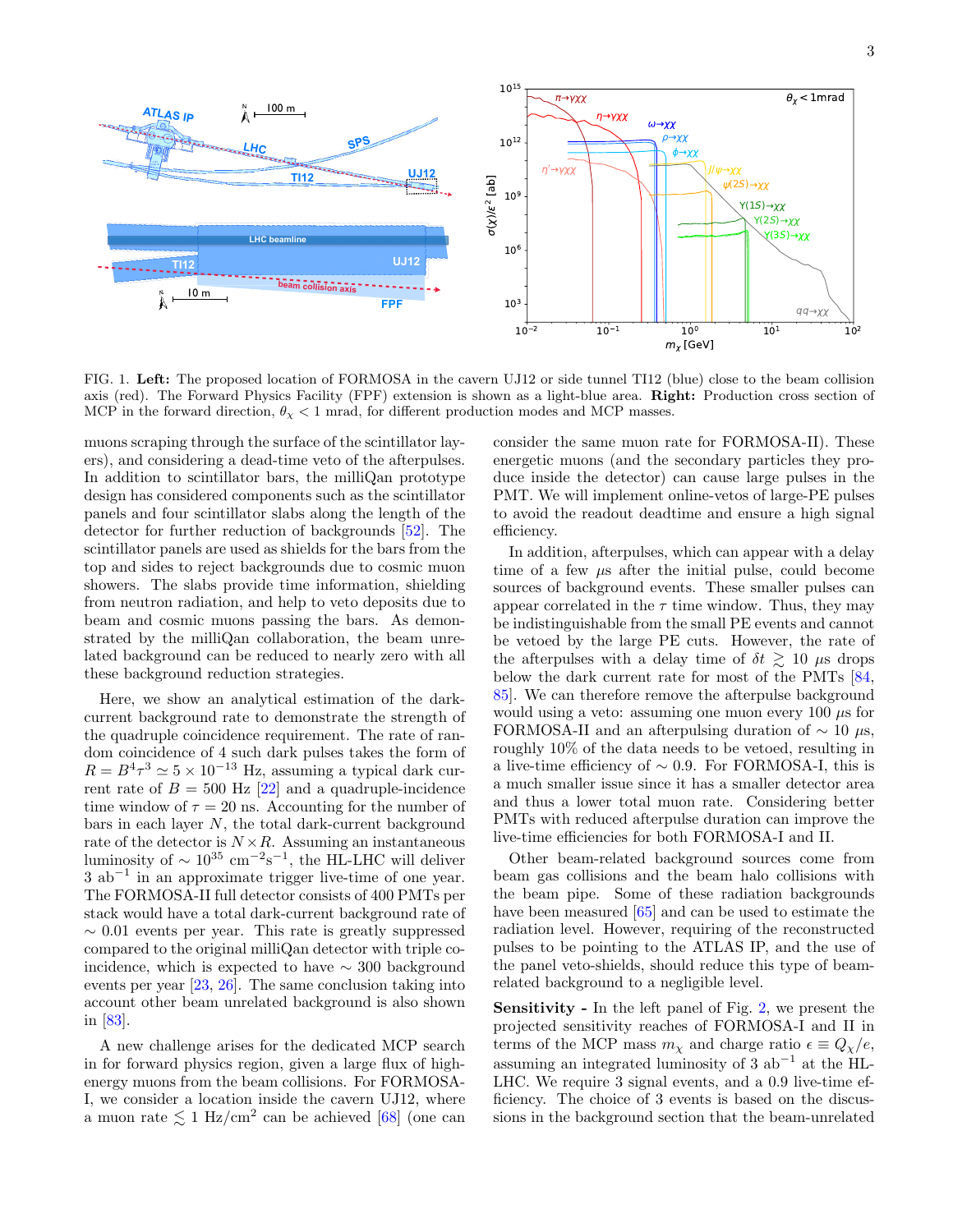

<span id="page-3-0"></span>FIG. 2. Left: Parameter space for MCPs shown in the plane of the fractional charge  $\epsilon$  versus MCP mass  $m<sub>x</sub>$ . The sensitivity reach of FORMOSA-I shown as a solid magenta curve corresponds to placing the minimal detector (16 bars per layer) 2 m off-axis at the LHC UJ12 hall, assuming 3000 fb<sup>-1</sup> of integrated luminosity. The solid (dashed) red line shows the expected sensitivity of FORMOSA-II on-axis (2 m off-axis) at FPF (expanded UJ12 hall), assuming the same luminosity. Exclusions from other previous studies are shown in gray and projections for milliQan HL-LHC [\[23\]](#page-6-5) (dashed cyan), FerMINI at LBNF/DUNE [\[26\]](#page-6-2) (dashed blue) and SUBMET at J-PARC (dashed purple) [\[27\]](#page-6-3) are shown for comparison (see the text for further details). Right: The sensitivity reaches of FORMOSA-II in the millicharged SIDM window is shown in terms of the reference cross-section  $\bar{\sigma}_{e,ref}$ defined in the text. In addition to accelerator constraints we show constraints from direct-detection experiments (assuming 0.4 % DM abundance for the direct-detection experiments) [\[54\]](#page-7-3).

background can be reduced to a negligible level with the requirement of quadruple coincidence. We also assume the beam-produced muon background can be reduced to a negligible level if one install suitable PMTs and apply appropriate cuts to eliminate the afterpulse backgrounds. These sensitivity projections can be easily adjusted with more realistic background determinations. The line corresponds to FORMOSA-I placed 2 m off-axis is colored magenta. FORMOSA-II on-axis (2 m off-axis) is plotted red (orange and dashed).

We plot the existing constraints as gray-shaded regions. These include bounds from SLAC [\[16\]](#page-5-11), LEP [\[17,](#page-6-6) [86\]](#page-8-4), CMS [\[87,](#page-8-5) [88\]](#page-8-6), LSND and MiniBooNE [\[25\]](#page-6-0), ArgoNeuT at Fermilab [\[89\]](#page-8-7), proto-milliQan at LHC [\[52\]](#page-7-1), and cosmic-ray produced MCP constraint from Super-K [\[55\]](#page-7-4). For comparison, we also show the sensitivity projections from the full milliQan experiment at 14 TeV LCH with 3  $ab^{-1}$  integrated luminsoity [\[23\]](#page-6-5), the proposed FerMINI experiment at LBNF/DUNE with a beam energy of 120 GeV and  $10^{21}$  POT [\[26\]](#page-6-2), and the proposed SUBMET experiment assuming  $10^{22}$  POT at the 30 GeV proton beam at J-PARC [\[27\]](#page-6-3).

Base on our analysis, one can see that FORMOSA-I, a low-cost minimal detector to be placed in UJ12, would provide a better sensitivity reach in comparison to the full MilliQan run. As discussed above, this is due to an enhanced flux of MCP in the forward region, in comparison to that of the transverse region. Up to  $\mathcal{O}(10^6)$  signal events at  $m<sub>x</sub> = 1$  GeV near the proto-milliQan bound are possible.

Also note that, although we derive our sensitivity projections based on the luminosity of HL-LHC, it could be possible to employ a similar setup already during Run 3 of the LHC. In particular, one could install the protomilliQan detector in the TI12 cavern and perform a test run for FORMOSA to better understand the detector environment and experimental challenges.

We further show that FORMOSA-II provides leading sensitivity projections in a large window of MCP mass from 100 MeV to 100 GeV, exceeding the reaches of other similar proposals. We also see that, even if the detector is placed a few meters off the beam axis, the sensitivity would not be strongly affected. This allows to directly place FORMOSA inside the existing cavern UJ12.

The features of the sensitivity projections of FOR-MOSA can be easily understood. In the high mass region, the detection probability is  $(1 - e^{-N_{\text{PE}}})^4 \sim 1$ , and the number of produced MCPs controls the signal event rate. In contrast, in the low mass region and for  $\epsilon \lesssim 10^{-3}$ , we expect a small number of PEs, leading to a sharp drop in the number of signal events as we reach the detection limit of the scintillator [\[26,](#page-6-2) [27\]](#page-6-3).

Millicharged Strongly-Interacting DM - MCP in our parameter of interest can account for a fraction of the dark matter (DM) abundance, and cannot be detected by the direct-detection experiments when the cross-section is larger than certain critical values (derived in [\[54\]](#page-7-3)). The ambient DM with a substantial cross-section with Standard Model (SM) particles can lose most of its kinetic energy through the interactions with SM particles. For some model parameters, the DM particles lose most of their energy and hence cannot be detected by groundbased direct detection experiments after interacting with the atmospheric particles and the crust. These DM particles are generally referred to as strongly interacting DM  $(SIDM)$  [\[90](#page-8-8)[–92\]](#page-8-9). In [\[54,](#page-7-3) [55\]](#page-7-4), an unconstrained region of parameter space is identified, which can be referred to as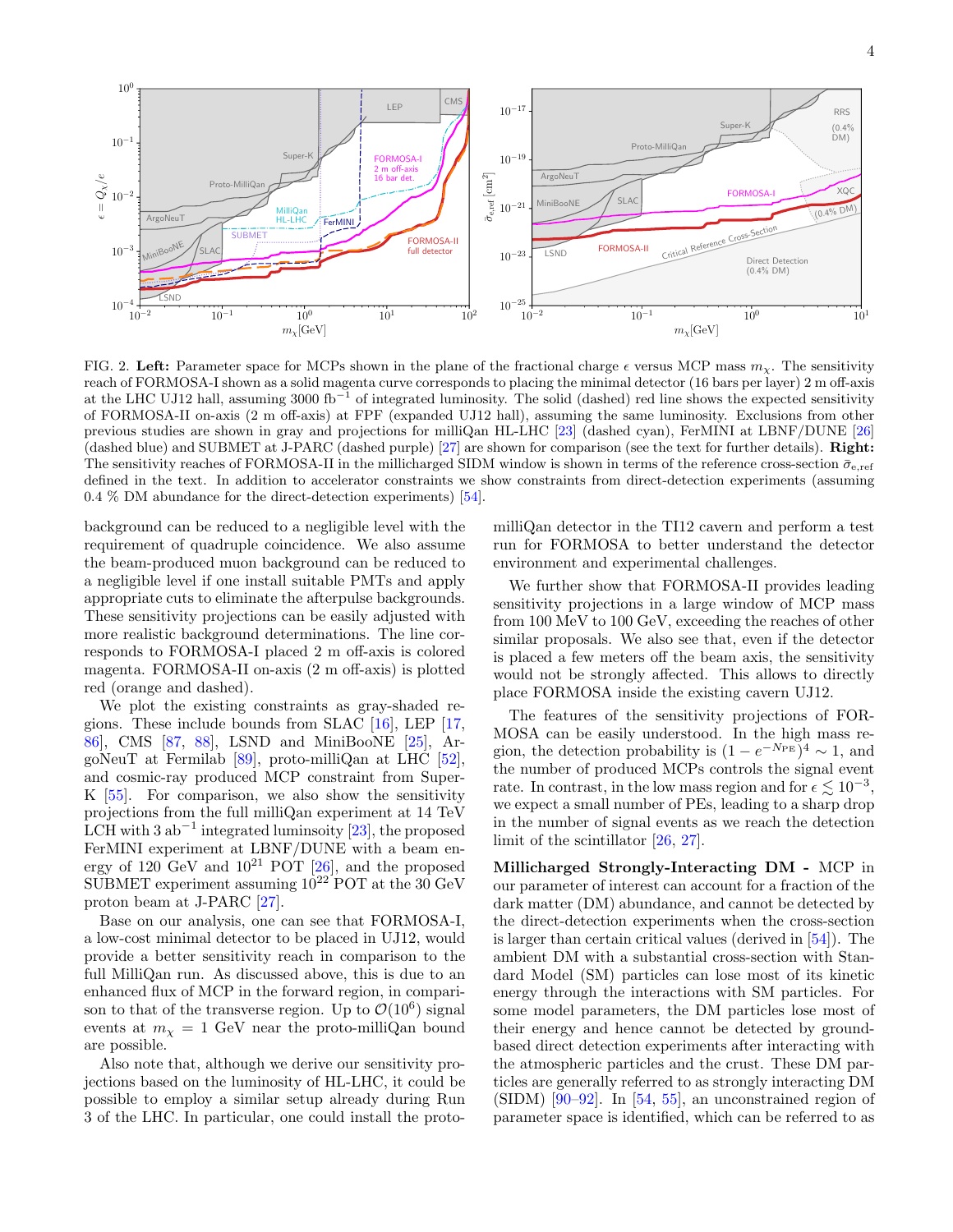a millicharged SIDM window, and FORMOSA can provide strong sensitivity in this parameter space.

In the right panel of Fig. [2,](#page-3-0) we show our results in terms of  $m<sub>x</sub>$  and the conventional "reference cross section"  $\bar{\sigma}_{e,ref} = 16\pi\alpha^2 \epsilon^2 \mu_{\chi e}^2/q_{d,ref}^4$ . Here,  $q_{d,ref}$  is chosen to be the typical momentum transfer in  $\chi - e$  scatterings for semiconductor or noble-liquid targets (taken to be  $\alpha m_e$  [\[54\]](#page-7-3)) and  $\mu_{\chi e}$  is the reduced mass of the electron and  $\chi$ . We do not plot the constraints based on the millicharged DM accelerated by astrophysical sources [\[93–](#page-8-10) [96\]](#page-8-11), as they require extra assumptions beyond local DM properties. Note that we assume 0.4 % of the DM to be MCP, for all the direct-detection constraints, to avoid strong cosmological constraints [\[97–](#page-8-12)[99\]](#page-8-13).

We show that FORMOSA can help cover a large part of the millicharged DM region that is previously unconstrained. Our study also demonstrates two strong advantages of accelerator probes of DM in general: (i) the accelerator probes are not sensitive to the material's attenuation, given that the particles produced from beam interactions have large kinetic energy (unlike the ambient DM, which has much lower kinetic energy), and (ii) the accelerator constraints are independent of the fractional composition of DM (unlike the direct-detection or cosmological probes [\[97](#page-8-12)[–99\]](#page-8-13)).

Conclusion - In this letter, we consider one of the world's most sensitive setups for MCP searches, located in the forward region of the LHC interaction point. FOR-MOSA, a milliQan-like experiment placed ∼ 500 downstream from ATLAS, would take advantage of enhanced MCP production in the forward direction and can provide leading sensitivity to MCPs in the 10 MeV to 100 GeV mass window.

We also found that, unlike for the current milliQan location, beam-related backgrounds associated with the sizable flux of forward muons, such as PMT afterpulses, become important in the forward direction. This motivates additional detector design considerations, such as the use of PMTs with low afterpulse duration or the application of vetoes to control these afterpulse background.

In addition to MCPs, FORMOSA can provide great sensitivity for other beyond standard model (BSM) particles, such as heavy neutrinos and DM with electric dipoles [\[56](#page-7-5)[–59\]](#page-7-6). Furthermore, FORMOSA's location in the far forward direction allows further extensions of its physics objectives. For example, one would expect about 10<sup>6</sup> neutrino interactions with the FORMOSA-II detector, providing additional opportunities for neutrino physic [\[68,](#page-7-9) [71,](#page-7-12) [100\]](#page-8-14) and forward particle production measurements, and indicating the physics potential of FOR-MOSA and the Forward Physics Facility that remains to be explored.

## ACKNOWLEDGMENTS

We would like to thank Matthew Citron, Patrick de Niverville, Jonathan Feng, and Christopher Hill for useful discussions. We also thank Matthew Citron, Jonathan Feng and Adam Ritz for valuable and detailed comments on the draft. We are grateful to the authors and maintainers of many open-source software packages, including CRMC [\[101\]](#page-8-15), EPOS-LHC [\[74\]](#page-7-16), Jupyter notebooks  $[102]$ , MadGraph 5  $[79]$ , Matplotlib  $[103]$ , NumPy  $[104]$ , PyHepMC  $[105]$ , Pythia 8  $[75]$  and scikit-hep  $[106]$ .

F.K. is supported by U. S. Department of Energy grant DE-AC02-76SF00515. The work of S.F. was supported in part by NSERC, Canada. Part of this document was prepared by Y.-D.T. using the resources of the Fermi National Accelerator Laboratory (Fermilab), a U.S. Department of Energy, Office of Science, HEP User Facility. Fermilab is managed by Fermi Research Alliance, LLC (FRA), acting under Contract No. DE-AC02- 07CH11359.

## Supplementary Material

MCP Production in Meson Decays - If the MCP  $\chi$  is sufficiently light,  $m_{\chi} \lesssim 5$  GeV, it can be produced in the decay of SM mesons  $M$ . This requires a reliable description of forward particle production, best validated with or tuned to available data.

The production of light mesons,  $M = \pi^0, \eta, \eta', \omega, \rho$ and  $\phi$ , is simulated using EPOS-LHC [\[74\]](#page-7-16), as implemented in the simulation package CRMC  $[101]$ , which is a dedicated Monte-Carlo generator designed to describe minimum bias hadronic interactions at both particle colliders and cosmic ray experiments. In the left panel of Fig. [3](#page-5-12) we compare the predicted energy spectra of far forward photons (mainly from  $\pi^0$  decay) produced in 13 TeV collisions to those measured at LHCf [\[107\]](#page-8-21), and find good agreement over the full spectrum.

In addition, we simulate the production of Charmonium and Bottomonium using Pythia 8 [\[75\]](#page-7-17). Since the default setup of Pythia 8 tends to overestimate their production rate at small transverse momenta  $p_T$ , we use the predefined SuppressSmallPT user hook to suppresses the production rate by a factor

$$
\left(\frac{p_T^2}{k^2 p_{T0}^2 + p_T^2}\right)^2 \left(\frac{\alpha_S (k^2 p_{T0}^2 + Q_{\text{ren}}^2)}{\alpha_S (Q_{\text{ren}}^2)}\right)^n ,\qquad(1)
$$

where  $p_{T0}$  is the same energy-dependent dampening scale as used for multiparton interactions and  $Q_{ren}$  is the renormalization scale. Good agreement between the simulation and measurements at LHCb [\[76–](#page-7-18)[78\]](#page-7-19) are obtained for  $k = 0.35$  and  $n = 3$ , as shown in the center and right panel of Fig. [3.](#page-5-12)

In the next step, we use a MC simulation to subsequently decay the mesons into MCPs  $\chi$ . The pseudoscalar mesons  $M = \pi^0, \eta, \eta'$  can undergo the 3-body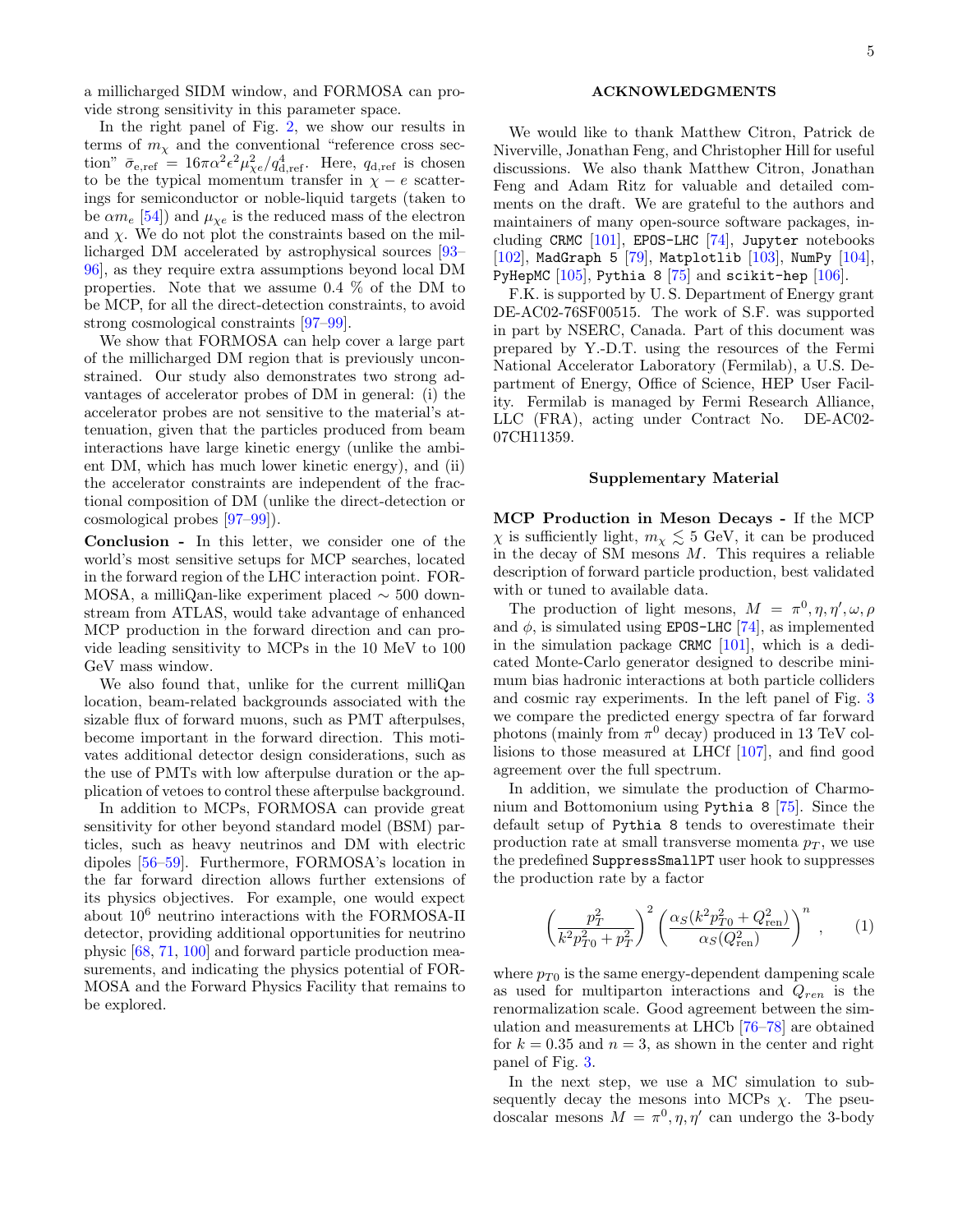

<span id="page-5-12"></span>FIG. 3. Validation of forward meson production. Forward photon production predicted by EPOS-LHC (left),  $J/\psi$  production (center) and  $\Upsilon(1S)$  production predicted by Pythia 8 compared to measurements by LHCf [\[107\]](#page-8-21) and LHCb [\[76,](#page-7-18) [77\]](#page-7-23) at 13 TeV LHC.

decay  $M \to \gamma \chi \bar{\chi}$ . Following Ref. [\[48,](#page-6-7) [108\]](#page-8-22), the differential branching fraction for this process is given by

$$
\frac{d\text{BR}(M \to \gamma \chi \chi)}{ds \, d\cos\theta} = \frac{\epsilon^2 \alpha}{4\pi s} \Big[ 1 - \frac{s}{m_M^2} \Big]^3 \Big[ 1 - \frac{4m_\chi^2}{s} \Big]^{\frac{1}{2}} \times \Big[ 2 - \Big( 1 - \frac{4m_\chi^2}{s} \Big) \sin^2\theta \Big] \times \text{BR}(M \to \gamma \gamma) \tag{2}
$$

where  $s = (p_{\chi} + p_{\bar{\chi}})^2$  is the invariant mass of the offshell photon producing the MCP pair and  $\theta$  is the angle

- <span id="page-5-0"></span>[1] P. A. M. Dirac, "Quantized Singularities in the Electromagnetic Field," [Proc. Roy. Soc. Lond.](http://dx.doi.org/10.1098/rspa.1931.0130) A133 [\(1931\) 60–72.](http://dx.doi.org/10.1098/rspa.1931.0130) [,278(1931)].
- <span id="page-5-1"></span>[2] J. C. Pati and A. Salam, "Unified Lepton-Hadron Symmetry and a Gauge Theory of the Basic Interactions," Phys. Rev. D8 [\(1973\) 1240–1251.](http://dx.doi.org/10.1103/PhysRevD.8.1240)
- <span id="page-5-2"></span>[3] H. Georgi, "The State of the Art—Gauge Theories," [AIP Conf. Proc.](http://dx.doi.org/10.1063/1.2947450) 23 (1975) 575–582.
- <span id="page-5-3"></span>[4] X.-G. Wen and E. Witten, "Electric and Magnetic Charges in Superstring Models," [Nucl. Phys. B](http://dx.doi.org/10.1016/0550-3213(85)90592-9) 261 [\(1985\) 651–677.](http://dx.doi.org/10.1016/0550-3213(85)90592-9)
- <span id="page-5-4"></span>[5] G. Shiu, P. Soler, and F. Ye, "Milli-Charged Dark Matter in Quantum Gravity and String Theory," Phys. Rev. Lett. 110 [\(2013\) no. 24, 241304,](http://dx.doi.org/10.1103/PhysRevLett.110.241304) [arXiv:1302.5471 \[hep-th\]](http://arxiv.org/abs/1302.5471).
- <span id="page-5-5"></span>[6] B. Holdom, "Two  $U(1)$ 's and  $\epsilon$  charge shifts," *[Phys.](http://dx.doi.org/10.1016/0370-2693(86)91377-8)* Lett. **B166** [\(1986\) 196.](http://dx.doi.org/10.1016/0370-2693(86)91377-8)
- <span id="page-5-6"></span>[7]  $D. E.$  Brahm and L. J. Hall, "U(1)-prime DARK MATTER," Phys. Rev. D41 [\(1990\) 1067.](http://dx.doi.org/10.1103/PhysRevD.41.1067)
- [8] J. L. Feng, M. Kaplinghat, H. Tu, and H.-B. Yu, "Hidden Charged Dark Matter,"  $JCAP$  07 [\(2009\) 004,](http://dx.doi.org/10.1088/1475-7516/2009/07/004) [arXiv:0905.3039 \[hep-ph\]](http://arxiv.org/abs/0905.3039).
- <span id="page-5-7"></span>[9] J. M. Cline, Z. Liu, and W. Xue, "Millicharged Atomic Dark Matter," Phys. Rev. D 85 [\(2012\) 101302,](http://dx.doi.org/10.1103/PhysRevD.85.101302) [arXiv:1201.4858 \[hep-ph\]](http://arxiv.org/abs/1201.4858).
- <span id="page-5-8"></span>[10] J. D. Bowman, A. E. E. Rogers, R. A. Monsalve, T. J. Mozdzen, and N. Mahesh, "An absorption profile

between the momentum of  $\chi$  in the off-shell photon's rest frame and the boost direction of the off-shell photon.

In addition, the vector mesons  $M = \rho, \omega, \phi, J/\psi, \psi(2S)$ and  $\Upsilon(nS)$  can decay directly into a pair of MCPs,  $M \to \chi \bar{\chi}$ . Following Ref. [\[26\]](#page-6-2), the corresponding branching fraction is given by

$$
\frac{\text{BR}(M \to \chi \bar{\chi})}{\text{BR}(M \to ee)} = \epsilon^2 \frac{(m_M^2 + 2m_\chi^2)(m_M^2 - 4m_\chi^2)^{1/2}}{(m_M^2 + 2m_e^2)(m_M^2 - 4m_e^2)^{1/2}}.
$$
 (3)

centred at 78 megahertz in the sky-averaged spectrum," Nature 555 [\(2018\) no. 7694, 67–70,](http://dx.doi.org/10.1038/nature25792) [arXiv:1810.05912 \[astro-ph.CO\]](http://arxiv.org/abs/1810.05912).

- [11] R. Barkana, "Possible interaction between baryons and dark-matter particles revealed by the first stars," Nature 555 [\(2018\) no. 7694, 71–74,](http://dx.doi.org/10.1038/nature25791) [arXiv:1803.06698](http://arxiv.org/abs/1803.06698) [\[astro-ph.CO\]](http://arxiv.org/abs/1803.06698).
- [12] A. Berlin, N. Blinov, G. Krnjaic, P. Schuster, and N. Toro, "Dark Matter, Millicharges, Axion and Scalar Particles, Gauge Bosons, and Other New Physics with LDMX," Phys. Rev. D99 [\(2019\) no. 7, 075001,](http://dx.doi.org/10.1103/PhysRevD.99.075001) [arXiv:1807.01730 \[hep-ph\]](http://arxiv.org/abs/1807.01730).
- [13] T. R. Slatyer and C.-L. Wu, "Early-Universe constraints on dark matter-baryon scattering and their implications for a global 21 cm signal," *[Phys. Rev.](http://dx.doi.org/10.1103/PhysRevD.98.023013)* D98 [\(2018\) no. 2, 023013,](http://dx.doi.org/10.1103/PhysRevD.98.023013) [arXiv:1803.09734](http://arxiv.org/abs/1803.09734) [\[astro-ph.CO\]](http://arxiv.org/abs/1803.09734).
- <span id="page-5-9"></span>[14] H. Liu, N. J. Outmezguine, D. Redigolo, and T. Volansky, "Reviving Millicharged Dark Matter for 21-cm Cosmology," Phys. Rev. D100 [\(2019\) no. 12,](http://dx.doi.org/10.1103/PhysRevD.100.123011) [123011,](http://dx.doi.org/10.1103/PhysRevD.100.123011) [arXiv:1908.06986 \[hep-ph\]](http://arxiv.org/abs/1908.06986).
- <span id="page-5-10"></span>[15] M. I. Dobroliubov and A. Yu. Ignatiev, "MILLICHARGED PARTICLES," [Phys. Rev. Lett.](http://dx.doi.org/10.1103/PhysRevLett.65.679) 65 [\(1990\) 679–682.](http://dx.doi.org/10.1103/PhysRevLett.65.679)
- <span id="page-5-11"></span>[16] A. A. Prinz et al., "Search for millicharged particles at SLAC," Phys. Rev. Lett. 81 [\(1998\) 1175–1178,](http://dx.doi.org/10.1103/PhysRevLett.81.1175) [arXiv:hep-ex/9804008 \[hep-ex\]](http://arxiv.org/abs/hep-ex/9804008).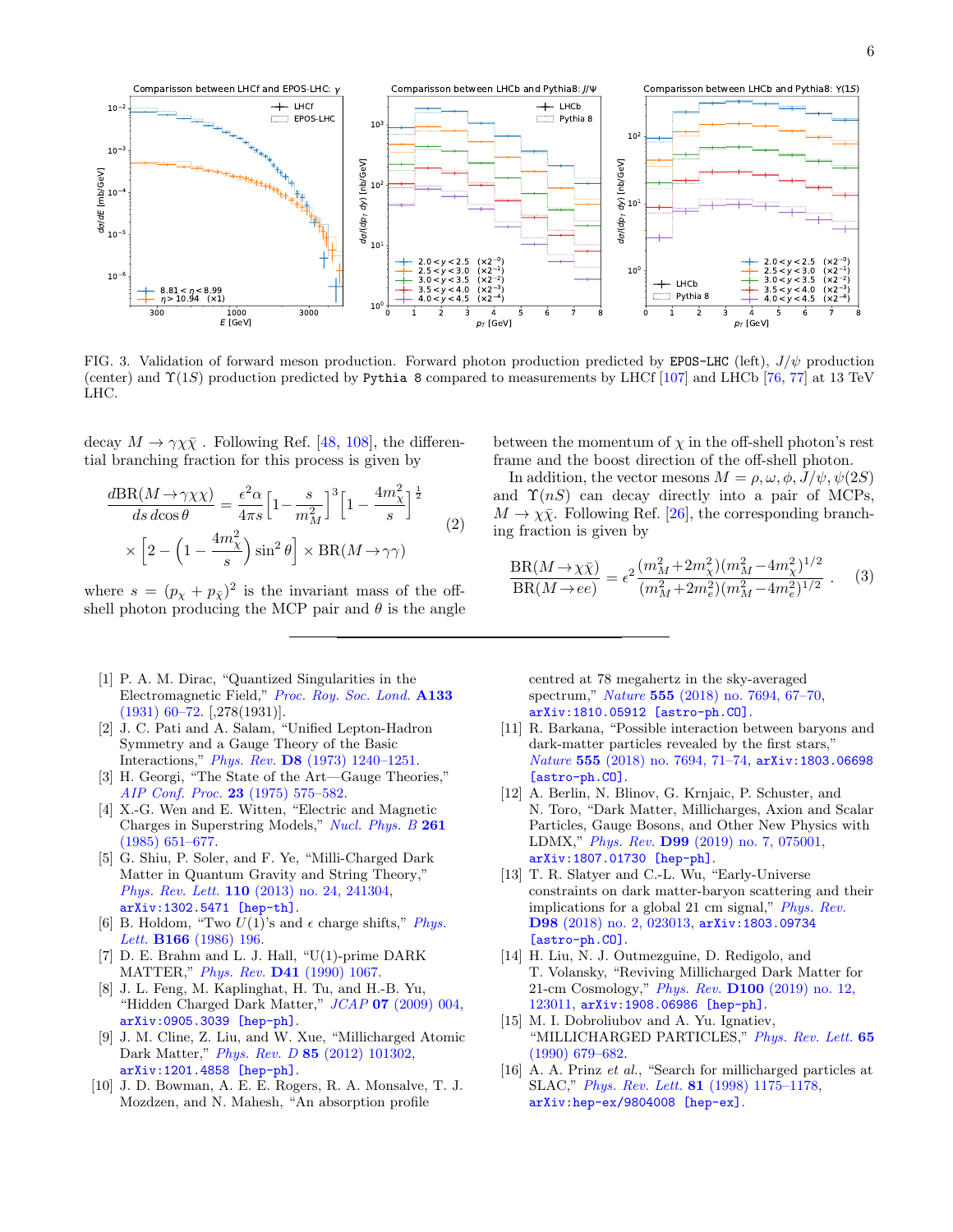- <span id="page-6-6"></span>[17] S. Davidson, S. Hannestad, and G. Raffelt, "Updated bounds on millicharged particles," JHEP 05 [\(2000\)](http://dx.doi.org/10.1088/1126-6708/2000/05/003) [003,](http://dx.doi.org/10.1088/1126-6708/2000/05/003) [arXiv:hep-ph/0001179 \[hep-ph\]](http://arxiv.org/abs/hep-ph/0001179).
- [18] E. Golowich and R. W. Robinett, "Limits on Millicharged Matter From Beam Dump Experiments," Phys. Rev. D35 [\(1987\) 391.](http://dx.doi.org/10.1103/PhysRevD.35.391)
- [19] K. S. Babu, T. M. Gould, and I. Z. Rothstein, "Closing the windows on MeV Tau neutrinos,"  $Phys.$ Lett. B321 (1994) 140-144, [arXiv:hep-ph/9310349](http://arxiv.org/abs/hep-ph/9310349) [\[hep-ph\]](http://arxiv.org/abs/hep-ph/9310349).
- [20] S. N. Gninenko, N. V. Krasnikov, and A. Rubbia, "Search for millicharged particles in reactor neutrino experiments: A Probe of the PVLAS anomaly," [Phys.](http://dx.doi.org/10.1103/PhysRevD.75.075014) Rev. D75 [\(2007\) 075014,](http://dx.doi.org/10.1103/PhysRevD.75.075014) [arXiv:hep-ph/0612203](http://arxiv.org/abs/hep-ph/0612203) [\[hep-ph\]](http://arxiv.org/abs/hep-ph/0612203).
- [21] CDMS Collaboration, R. Agnese et al., "First Direct Limits on Lightly Ionizing Particles with Electric Charge Less Than  $e/6$ ," [Phys. Rev. Lett.](http://dx.doi.org/10.1103/PhysRevLett.114.111302) 114 (2015) [no. 11, 111302,](http://dx.doi.org/10.1103/PhysRevLett.114.111302) [arXiv:1409.3270 \[hep-ex\]](http://arxiv.org/abs/1409.3270).
- <span id="page-6-1"></span>[22] A. Haas, C. S. Hill, E. Izaguirre, and I. Yavin, "Looking for milli-charged particles with a new experiment at the LHC," [Phys. Lett.](http://dx.doi.org/10.1016/j.physletb.2015.04.062)  $\bf{B746}$  (2015) [117–120,](http://dx.doi.org/10.1016/j.physletb.2015.04.062) [arXiv:1410.6816 \[hep-ph\]](http://arxiv.org/abs/1410.6816).
- <span id="page-6-5"></span>[23] A. Ball *et al.*, "A Letter of Intent to Install a milli-charged Particle Detector at LHC P5," [arXiv:1607.04669 \[physics.ins-det\]](http://arxiv.org/abs/1607.04669).
- [24] Majorana Collaboration, S. I. Alvis et al., "First Limit on the Direct Detection of Lightly Ionizing Particles for Electric Charge as Low as e/1000 with the Majorana Demonstrator," [Phys. Rev. Lett.](http://dx.doi.org/10.1103/PhysRevLett.120.211804) 120 [\(2018\) no. 21, 211804,](http://dx.doi.org/10.1103/PhysRevLett.120.211804) [arXiv:1801.10145 \[hep-ex\]](http://arxiv.org/abs/1801.10145).
- <span id="page-6-0"></span>[25] G. Magill, R. Plestid, M. Pospelov, and Y.-D. Tsai, "Millicharged particles in neutrino experiments," [Phys.](http://dx.doi.org/10.1103/PhysRevLett.122.071801) Rev. Lett. 122 [\(2019\) no. 7, 071801,](http://dx.doi.org/10.1103/PhysRevLett.122.071801) [arXiv:1806.03310 \[hep-ph\]](http://arxiv.org/abs/1806.03310).
- <span id="page-6-2"></span>[26] K. J. Kelly and Y.-D. Tsai, "Proton fixed-target scintillation experiment to search for millicharged dark matter," Phys. Rev. D100 [\(2019\) no. 1, 015043,](http://dx.doi.org/10.1103/PhysRevD.100.015043) [arXiv:1812.03998 \[hep-ph\]](http://arxiv.org/abs/1812.03998).
- <span id="page-6-3"></span>[27] S. Choi et al., "Letter of Intent: Search for sub-millicharged particles at J-PARC," [arXiv:2007.06329 \[physics.ins-det\]](http://arxiv.org/abs/2007.06329).
- <span id="page-6-4"></span>[28] B. Batell, M. Pospelov, and A. Ritz, "Exploring Portals to a Hidden Sector Through Fixed Targets," Phys. Rev. **D80** [\(2009\) 095024,](http://dx.doi.org/10.1103/PhysRevD.80.095024) [arXiv:0906.5614](http://arxiv.org/abs/0906.5614) [\[hep-ph\]](http://arxiv.org/abs/0906.5614).
- [29] R. Essig, R. Harnik, J. Kaplan, and N. Toro, "Discovering New Light States at Neutrino Experiments," Phys. Rev. D 82 [\(2010\) 113008,](http://dx.doi.org/10.1103/PhysRevD.82.113008) [arXiv:1008.0636 \[hep-ph\]](http://arxiv.org/abs/1008.0636).
- [30] P. deNiverville, M. Pospelov, and A. Ritz, "Observing a light dark matter beam with neutrino experiments, Phys. Rev. D84 [\(2011\) 075020,](http://dx.doi.org/10.1103/PhysRevD.84.075020) [arXiv:1107.4580](http://arxiv.org/abs/1107.4580) [\[hep-ph\]](http://arxiv.org/abs/1107.4580).
- [31] Y. Kahn, G. Krnjaic, J. Thaler, and M. Toups, "DAEDALUS and dark matter detection," [Phys. Rev.](http://dx.doi.org/10.1103/PhysRevD.91.055006) D91 [\(2015\) no. 5, 055006,](http://dx.doi.org/10.1103/PhysRevD.91.055006) [arXiv:1411.1055](http://arxiv.org/abs/1411.1055) [\[hep-ph\]](http://arxiv.org/abs/1411.1055).
- [32] P. deNiverville, M. Pospelov, and A. Ritz, "Light new physics in coherent neutrino-nucleus scattering experiments," Phys. Rev. D 92 [\(2015\) no. 9, 095005,](http://dx.doi.org/10.1103/PhysRevD.92.095005) [arXiv:1505.07805 \[hep-ph\]](http://arxiv.org/abs/1505.07805).
- [33] S. Gardner, R. J. Holt, and A. S. Tadepalli, "New prospects in fixed target searches for dark forces with

the SeaQuest experiment at Fermilab," [Phys. Rev.](http://dx.doi.org/10.1103/PhysRevD.93.115015) D93 [\(2016\) 115015,](http://dx.doi.org/10.1103/PhysRevD.93.115015) [arXiv:1509.00050 \[hep-ph\]](http://arxiv.org/abs/1509.00050).

- [34] E. Izaguirre, G. Krnjaic, and M. Pospelov, "MeV-Scale Dark Matter Deep Underground," [Phys. Rev.](http://dx.doi.org/10.1103/PhysRevD.92.095014) D92 [\(2015\) no. 9, 095014,](http://dx.doi.org/10.1103/PhysRevD.92.095014) [arXiv:1507.02681 \[hep-ph\]](http://arxiv.org/abs/1507.02681).
- [35] M. Pospelov and Y.-D. Tsai, "Light scalars and dark photons in Borexino and LSND experiments," [Phys.](http://dx.doi.org/10.1016/j.physletb.2018.08.053) Lett. B785 (2018) 288-295, arXiv: 1706.00424 [\[hep-ph\]](http://arxiv.org/abs/1706.00424).
- [36] L. Darmé, S. Rao, and L. Roszkowski, "Light dark Higgs boson in minimal sub-GeV dark matter scenarios," JHEP 03 [\(2018\) 084,](http://dx.doi.org/10.1007/JHEP03(2018)084) [arXiv:1710.08430](http://arxiv.org/abs/1710.08430) [\[hep-ph\]](http://arxiv.org/abs/1710.08430).
- [37] G. Magill, R. Plestid, M. Pospelov, and Y.-D. Tsai, "Dipole Portal to Heavy Neutral Leptons," [Phys. Rev.](http://dx.doi.org/10.1103/PhysRevD.98.115015) D98 [\(2018\) no. 11, 115015,](http://dx.doi.org/10.1103/PhysRevD.98.115015) [arXiv:1803.03262](http://arxiv.org/abs/1803.03262) [\[hep-ph\]](http://arxiv.org/abs/1803.03262).
- [38] A. Berlin, S. Gori, P. Schuster, and N. Toro, "Dark Sectors at the Fermilab SeaQuest Experiment," [Phys.](http://dx.doi.org/10.1103/PhysRevD.98.035011) Rev. D98 [\(2018\) no. 3, 035011,](http://dx.doi.org/10.1103/PhysRevD.98.035011) [arXiv:1804.00661](http://arxiv.org/abs/1804.00661) [\[hep-ph\]](http://arxiv.org/abs/1804.00661).
- [39] J. R. Jordan, Y. Kahn, G. Krnjaic, M. Moschella, and J. Spitz, "Signatures of Pseudo-Dirac Dark Matter at High-Intensity Neutrino Experiments," [Phys. Rev. D](http://dx.doi.org/10.1103/PhysRevD.98.075020) 98 [\(2018\) no. 7, 075020,](http://dx.doi.org/10.1103/PhysRevD.98.075020) [arXiv:1806.05185 \[hep-ph\]](http://arxiv.org/abs/1806.05185).
- [40] P. deNiverville and C. Frugiuele, "Hunting sub-GeV dark matter with the NO $\nu$ A near detector," [Phys.](http://dx.doi.org/10.1103/PhysRevD.99.051701) Rev. D 99 [\(2019\) no. 5, 051701,](http://dx.doi.org/10.1103/PhysRevD.99.051701) [arXiv:1807.06501](http://arxiv.org/abs/1807.06501) [\[hep-ph\]](http://arxiv.org/abs/1807.06501).
- [41] E. Bertuzzo, S. Jana, P. A. N. Machado, and R. Zukanovich Funchal, "Dark Neutrino Portal to Explain MiniBooNE excess," [Phys. Rev. Lett.](http://dx.doi.org/10.1103/PhysRevLett.121.241801) 121 [\(2018\) no. 24, 241801,](http://dx.doi.org/10.1103/PhysRevLett.121.241801) [arXiv:1807.09877 \[hep-ph\]](http://arxiv.org/abs/1807.09877).
- [42] E. Bertuzzo, S. Jana, P. A. N. Machado, and R. Zukanovich Funchal, "Neutrino Masses and Mixings Dynamically Generated by a Light Dark Sector," [arXiv:1808.02500 \[hep-ph\]](http://arxiv.org/abs/1808.02500).
- [43] P. Ballett, S. Pascoli, and M. Ross-Lonergan, "U(1)' mediated decays of heavy sterile neutrinos in MiniBooNE," Phys. Rev. D99 [\(2019\) 071701,](http://dx.doi.org/10.1103/PhysRevD.99.071701) [arXiv:1808.02915 \[hep-ph\]](http://arxiv.org/abs/1808.02915).
- [44] C. A. Argüelles, M. Hostert, and Y.-D. Tsai, "Testing New Physics Explanations of MiniBooNE Anomaly at Neutrino Scattering Experiments," [Phys. Rev. Lett.](http://dx.doi.org/10.1103/PhysRevLett.123.261801) 123 [\(2019\) no. 26, 261801,](http://dx.doi.org/10.1103/PhysRevLett.123.261801) [arXiv:1812.08768](http://arxiv.org/abs/1812.08768) [\[hep-ph\]](http://arxiv.org/abs/1812.08768).
- [45] B. Batell, A. Freitas, A. Ismail, and D. Mckeen, "Probing Light Dark Matter with a Hadrophilic Scalar Mediator," Phys. Rev. D 100 [\(2019\) no. 9, 095020,](http://dx.doi.org/10.1103/PhysRevD.100.095020) [arXiv:1812.05103 \[hep-ph\]](http://arxiv.org/abs/1812.05103).
- [46] C. A. Argüelles  $et$  al., "White Paper on New Opportunities at the Next-Generation Neutrino Experiments (Part 1: BSM Neutrino Physics and Dark Matter)," [arXiv:1907.08311 \[hep-ph\]](http://arxiv.org/abs/1907.08311).
- [47] Y.-D. Tsai, P. deNiverville, and M. X. Liu, "The High-Energy Frontier of the Intensity Frontier: Closing the Dark Photon, Inelastic Dark Matter, and Muon g-2 Windows," [arXiv:1908.07525 \[hep-ph\]](http://arxiv.org/abs/1908.07525).
- <span id="page-6-7"></span>[48] V. De Romeri, K. J. Kelly, and P. A. Machado, "DUNE-PRISM Sensitivity to Light Dark Matter," Phys. Rev. D 100 [\(2019\) no. 9, 095010,](http://dx.doi.org/10.1103/PhysRevD.100.095010) [arXiv:1903.10505 \[hep-ph\]](http://arxiv.org/abs/1903.10505).
- [49] B. Döbrich, J. Jaeckel, and T. Spadaro, "Light in the beam dump. Axion-Like Particle production from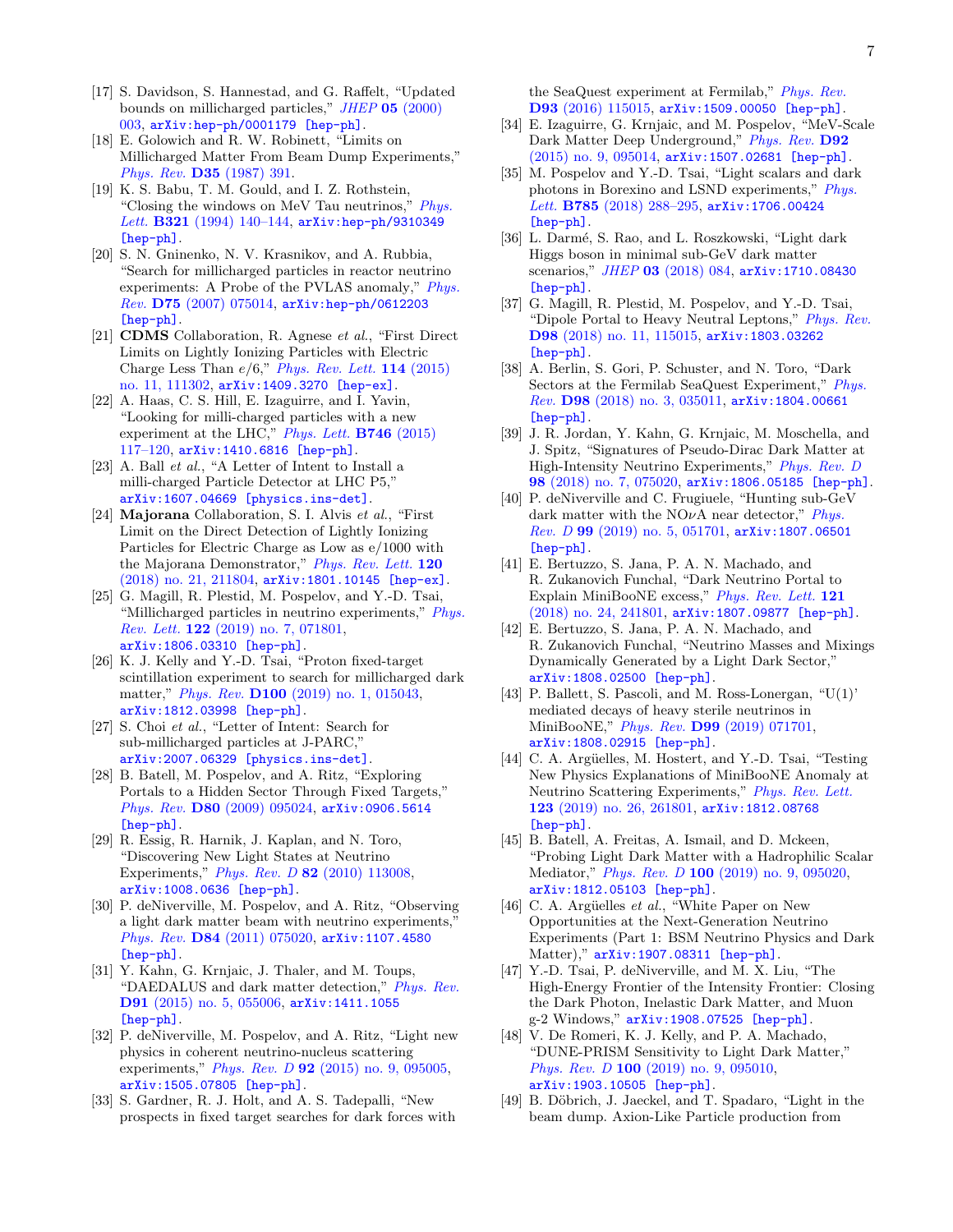decay photons in proton beam-dumps," [JHEP](http://dx.doi.org/10.1007/JHEP05(2019)213) 05 [\(2019\) 213,](http://dx.doi.org/10.1007/JHEP05(2019)213) [arXiv:1904.02091 \[hep-ph\]](http://arxiv.org/abs/1904.02091).

- [50] L. Buonocore, C. Frugiuele, and P. deNiverville, "Hunt for sub-GeV dark matter at neutrino facilities: A survey of past and present experiments," [Phys. Rev. D](http://dx.doi.org/10.1103/PhysRevD.102.035006) 102 [\(2020\) no. 3, 035006,](http://dx.doi.org/10.1103/PhysRevD.102.035006) [arXiv:1912.09346](http://arxiv.org/abs/1912.09346) [\[hep-ph\]](http://arxiv.org/abs/1912.09346).
- <span id="page-7-0"></span>[51] FASER Collaboration, A. Ariga et al., "FASER's physics reach for long-lived particles," [Phys. Rev. D](http://dx.doi.org/10.1103/PhysRevD.99.095011) 99 [\(2019\) no. 9, 095011,](http://dx.doi.org/10.1103/PhysRevD.99.095011) [arXiv:1811.12522 \[hep-ph\]](http://arxiv.org/abs/1811.12522).
- <span id="page-7-1"></span>[52] A. Ball *et al.*, "Search for millicharged particles in proton-proton collisions at  $\sqrt{s} = 13$  TeV," [Phys. Rev.](http://dx.doi.org/10.1103/PhysRevD.102.032002) D 102 [\(2020\) no. 3, 032002,](http://dx.doi.org/10.1103/PhysRevD.102.032002) [arXiv:2005.06518](http://arxiv.org/abs/2005.06518) [\[hep-ex\]](http://arxiv.org/abs/2005.06518).
- <span id="page-7-2"></span>[53] J. L. Feng, F. Kling, et al., "Forward physics facility,". <https://doi.org/10.5281/zenodo.4009641>.
- <span id="page-7-3"></span>[54] T. Emken, R. Essig, C. Kouvaris, and M. Sholapurkar, "Direct Detection of Strongly Interacting Sub-GeV Dark Matter via Electron Recoils," JCAP 1909 [\(2019\)](http://dx.doi.org/10.1088/1475-7516/2019/09/070) [no. 09, 070,](http://dx.doi.org/10.1088/1475-7516/2019/09/070) [arXiv:1905.06348 \[hep-ph\]](http://arxiv.org/abs/1905.06348).
- <span id="page-7-4"></span>[55] R. Plestid, V. Takhistov, Y.-D. Tsai, T. Bringmann, A. Kusenko, and M. Pospelov, "New Constraints on Millicharged Particles from Cosmic-ray Production," [arXiv:2002.11732 \[hep-ph\]](http://arxiv.org/abs/2002.11732).
- <span id="page-7-5"></span>[56] M. Sher and J. Stevens, "Detecting a heavy neutrino electric dipole moment at the LHC," [Phys. Lett.](http://dx.doi.org/10.1016/j.physletb.2017.12.022) B777 [\(2018\) 246–249,](http://dx.doi.org/10.1016/j.physletb.2017.12.022) [arXiv:1710.06894 \[hep-ph\]](http://arxiv.org/abs/1710.06894).
- [57] X. Chu, J. Pradler, and L. Semmelrock, "Light dark states with electromagnetic form factors," [Phys. Rev.](http://dx.doi.org/10.1103/PhysRevD.99.015040) D 99 [\(2019\) no. 1, 015040,](http://dx.doi.org/10.1103/PhysRevD.99.015040) [arXiv:1811.04095](http://arxiv.org/abs/1811.04095) [\[hep-ph\]](http://arxiv.org/abs/1811.04095).
- [58] M. Frank, M. de Montigny, P.-P. A. Ouimet, J. Pinfold, A. Shaa, and M. Staelens, "Searching for Heavy Neutrinos with the MoEDAL-MAPP Detector at the LHC," Phys. Lett. B 802 [\(2020\) 135204,](http://dx.doi.org/10.1016/j.physletb.2020.135204) [arXiv:1909.05216 \[hep-ph\]](http://arxiv.org/abs/1909.05216).
- <span id="page-7-6"></span>[59] X. Chu, J.-L. Kuo, and J. Pradler, "Dark sector-photon interactions in proton-beam experiments," Phys. Rev. D 101 [\(2020\) no. 7, 075035,](http://dx.doi.org/10.1103/PhysRevD.101.075035) [arXiv:2001.06042 \[hep-ph\]](http://arxiv.org/abs/2001.06042).
- <span id="page-7-7"></span>[60] J. L. Feng, I. Galon, F. Kling, and S. Trojanowski, "ForwArd Search ExpeRiment at the LHC," [Phys.](http://dx.doi.org/10.1103/PhysRevD.97.035001) Rev. D97 [\(2018\) no. 3, 035001,](http://dx.doi.org/10.1103/PhysRevD.97.035001) [arXiv:1708.09389](http://arxiv.org/abs/1708.09389) [\[hep-ph\]](http://arxiv.org/abs/1708.09389).
- [61] J. L. Feng, I. Galon, F. Kling, and S. Trojanowski, "Dark Higgs bosons at the ForwArd Search ExpeRiment," Phys. Rev. D97 [\(2018\) no. 5, 055034,](http://dx.doi.org/10.1103/PhysRevD.97.055034) [arXiv:1710.09387 \[hep-ph\]](http://arxiv.org/abs/1710.09387).
- [62] F. Kling and S. Trojanowski, "Heavy Neutral Leptons at FASER," Phys. Rev. D97 [\(2018\) no. 9, 095016,](http://dx.doi.org/10.1103/PhysRevD.97.095016) [arXiv:1801.08947 \[hep-ph\]](http://arxiv.org/abs/1801.08947).
- [63] J. L. Feng, I. Galon, F. Kling, and S. Trojanowski, "Axionlike particles at FASER: The LHC as a photon beam dump," Phys. Rev. D 98 [\(2018\) no. 5, 055021,](http://dx.doi.org/10.1103/PhysRevD.98.055021) [arXiv:1806.02348 \[hep-ph\]](http://arxiv.org/abs/1806.02348).
- [64] A. Berlin and F. Kling, "Inelastic Dark Matter at the LHC Lifetime Frontier: ATLAS, CMS, LHCb, CODEX-b, FASER, and MATHUSLA," [Phys. Rev.](http://dx.doi.org/10.1103/PhysRevD.99.015021) D99 [\(2019\) no. 1, 015021,](http://dx.doi.org/10.1103/PhysRevD.99.015021) [arXiv:1810.01879](http://arxiv.org/abs/1810.01879) [\[hep-ph\]](http://arxiv.org/abs/1810.01879).
- <span id="page-7-14"></span>[65] FASER Collaboration, A. Ariga et al., "Technical Proposal for FASER: ForwArd Search ExpeRiment at the LHC," [arXiv:1812.09139 \[physics.ins-det\]](http://arxiv.org/abs/1812.09139).
- [66] **FASER** Collaboration, A. Ariga *et al.*, "Letter of

Intent for FASER: ForwArd Search ExpeRiment at the LHC," [arXiv:1811.10243 \[physics.ins-det\]](http://arxiv.org/abs/1811.10243).

- <span id="page-7-8"></span>[67] F. Kling and S. Trojanowski, "Looking forward to test the KOTO anomaly with FASER," [Phys. Rev. D](http://dx.doi.org/10.1103/PhysRevD.102.015032) 102 [\(2020\) no. 1, 015032,](http://dx.doi.org/10.1103/PhysRevD.102.015032) [arXiv:2006.10630 \[hep-ph\]](http://arxiv.org/abs/2006.10630).
- <span id="page-7-9"></span>[68] **FASER** Collaboration, H. Abreu et al., "Detecting and Studying High-Energy Collider Neutrinos with FASER at the LHC," Eur. Phys. J.  $C$  80 (2020) no. 1, [61,](http://dx.doi.org/10.1140/epjc/s10052-020-7631-5) [arXiv:1908.02310 \[hep-ex\]](http://arxiv.org/abs/1908.02310).
- <span id="page-7-10"></span>[69] FASER Collaboration, H. Abreu et al., "Technical Proposal: FASERnu," [arXiv:2001.03073](http://arxiv.org/abs/2001.03073) [\[physics.ins-det\]](http://arxiv.org/abs/2001.03073).
- <span id="page-7-11"></span>[70] FASER Collaboration, "FASER 2: Forward Search Experiment at the HL LHC." [https://www.snowmass21.org/docs/files/](https://www.snowmass21.org/docs/files/summaries/EF/SNOWMASS21-EF9_EF6-NF3_NF6-RF6_RF0-CF7_CF0-AF5_AF0_FASER2-038.pdf) [summaries/EF/SNOWMASS21-EF9\\_EF6-NF3\\_NF6-RF6\\_](https://www.snowmass21.org/docs/files/summaries/EF/SNOWMASS21-EF9_EF6-NF3_NF6-RF6_RF0-CF7_CF0-AF5_AF0_FASER2-038.pdf) [RF0-CF7\\_CF0-AF5\\_AF0\\_FASER2-038.pdf](https://www.snowmass21.org/docs/files/summaries/EF/SNOWMASS21-EF9_EF6-NF3_NF6-RF6_RF0-CF7_CF0-AF5_AF0_FASER2-038.pdf).
- <span id="page-7-12"></span>[71] **FASER** Collaboration, "FASER<sub> $\nu$ </sub> 2: A Forward Neutrino Experiment at the HL LHC." [https://www.snowmass21.org/docs/files/](https://www.snowmass21.org/docs/files/summaries/NF/SNOWMASS21-NF10_NF6-EF6_EF9-IF0_FASERnu2-006.pdf) [summaries/NF/SNOWMASS21-NF10\\_NF6-EF6\\_EF9-IF0\\_](https://www.snowmass21.org/docs/files/summaries/NF/SNOWMASS21-NF10_NF6-EF6_EF9-IF0_FASERnu2-006.pdf) [FASERnu2-006.pdf](https://www.snowmass21.org/docs/files/summaries/NF/SNOWMASS21-NF10_NF6-EF6_EF9-IF0_FASERnu2-006.pdf).
- <span id="page-7-13"></span>[72] CERN Sources, Targets, and Interactions Group, M. Sabate-Gilarte, F. Cerutti, and A. Tsinganis, "Characterization of the radiation field for the FASER experiment," tech. rep., CERN, 2018.
- <span id="page-7-15"></span>[73] L. B. Okun, "Limits of electrodynamcis: Paraphotons?," Sov. Phys. JETP 56 (1982) 502. [Zh. Eksp. Teor. Fiz. 83 (1982) 892].
- <span id="page-7-16"></span>[74] T. Pierog, I. Karpenko, J. M. Katzy, E. Yatsenko, and K. Werner, "EPOS LHC: Test of collective hadronization with data measured at the CERN Large Hadron Collider," Phys. Rev. C92 [\(2015\) no. 3,](http://dx.doi.org/10.1103/PhysRevC.92.034906) [034906,](http://dx.doi.org/10.1103/PhysRevC.92.034906) [arXiv:1306.0121 \[hep-ph\]](http://arxiv.org/abs/1306.0121).
- <span id="page-7-17"></span>[75] T. Sjöstrand, S. Ask, J. R. Christiansen, R. Corke, N. Desai, P. Ilten, S. Mrenna, S. Prestel, C. O. Rasmussen, and P. Z. Skands, "An Introduction to PYTHIA 8.2," [Comput. Phys. Commun.](http://dx.doi.org/10.1016/j.cpc.2015.01.024) 191 (2015) [159–177,](http://dx.doi.org/10.1016/j.cpc.2015.01.024) [arXiv:1410.3012 \[hep-ph\]](http://arxiv.org/abs/1410.3012).
- <span id="page-7-18"></span>[76] LHCb Collaboration, R. Aaij et al., "Measurement of forward  $J/\psi$  production cross-sections in pp collisions at  $\sqrt{s} = 13$  TeV," *JHEP* 10 [\(2015\) 172,](http://dx.doi.org/10.1007/JHEP10(2015)172) [arXiv:1509.00771 \[hep-ex\]](http://arxiv.org/abs/1509.00771). [Erratum: JHEP 05, 063 (2017)].
- <span id="page-7-23"></span>[77] **LHCb** Collaboration, R. Aaij et al., "Measurement of  $\Upsilon$  production in pp collisions at  $\sqrt{s}$  = 13 TeV," [JHEP](http://dx.doi.org/10.1007/JHEP07(2018)134) 07 [\(2018\) 134,](http://dx.doi.org/10.1007/JHEP07(2018)134) [arXiv:1804.09214 \[hep-ex\]](http://arxiv.org/abs/1804.09214). [Erratum: JHEP 05, 076 (2019)].
- <span id="page-7-19"></span>[78] LHCb Collaboration, R. Aaij et al., "Measurement of  $\psi(2S)$  production cross-sections in proton-proton collisions at  $\sqrt{s} = 7$  and 13 TeV," [Eur. Phys. J. C](http://dx.doi.org/10.1140/epjc/s10052-020-7638-y) 80 [\(2020\) no. 3, 185,](http://dx.doi.org/10.1140/epjc/s10052-020-7638-y) [arXiv:1908.03099 \[hep-ex\]](http://arxiv.org/abs/1908.03099).
- <span id="page-7-20"></span>[79] J. Alwall, R. Frederix, S. Frixione, V. Hirschi, F. Maltoni, O. Mattelaer, H. S. Shao, T. Stelzer, P. Torrielli, and M. Zaro, "The automated computation of tree-level and next-to-leading order differential cross sections, and their matching to parton shower simulations," JHEP 07 [\(2014\) 079,](http://dx.doi.org/10.1007/JHEP07(2014)079) [arXiv:1405.0301 \[hep-ph\]](http://arxiv.org/abs/1405.0301).
- <span id="page-7-21"></span>[80] J. F. Grosse-Oetringhaus and K. Reygers, "Charged-Particle Multiplicity in Proton-Proton Collisions," J. Phys. G 37 [\(2010\) 083001,](http://dx.doi.org/10.1088/0954-3899/37/8/083001) [arXiv:0912.0023 \[hep-ex\]](http://arxiv.org/abs/0912.0023).
- <span id="page-7-22"></span>[81] Particle Data Group Collaboration, M. Tanabashi